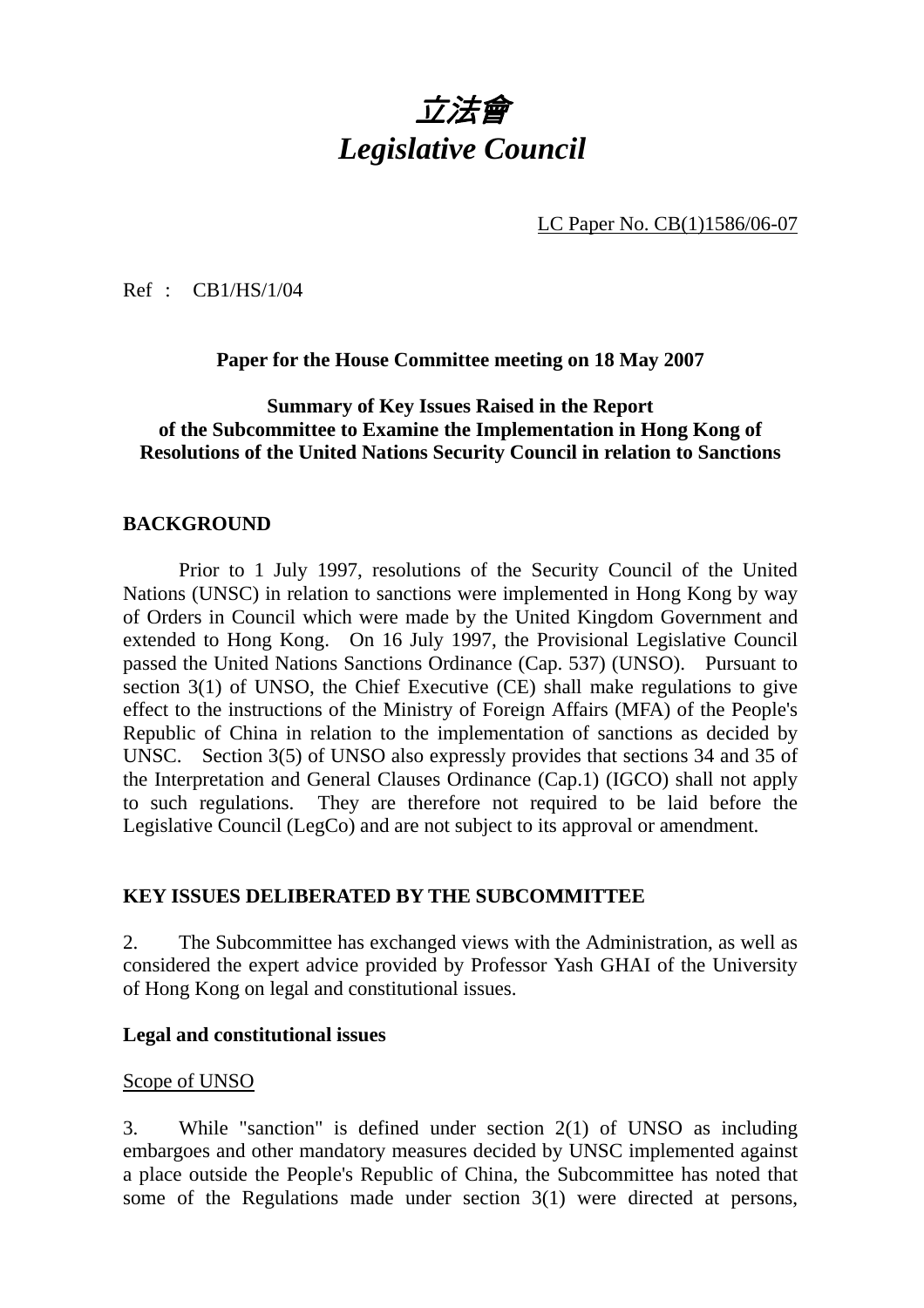undertakings or entities, and not at a place or territory. Concern has been raised as to whether such Regulations are ultra vires of the primary legislation.

## Giving effect to MFA's instructions

4. To assess whether the Regulations made under section 3(1) of UNSO have given effect to the relevant MFA instructions in full, the Administration has been requested to consider providing the relevant instructions for Members' reference, instead of merely a formal document signed by the Chief Secretary for Administration (CS) confirming MFA's instructions.

5. Notwithstanding that the Central People's Government (CPG) has the responsibility to implement UN sanctions in Hong Kong, the Subcommittee notes that the actual method of implementation is a decision for the Hong Kong Special Administrative Region (HKSAR) Government.

## LegCo's constitutional role

6. The Subcommittee notes Professor Yash GHAI's view that the power to scrutinize and if necessary, amend subsidiary legislation is vested with LegCo; and that an Ordinance which takes away such power of LegCo is void. Members are gravely concerned about the constitutionality of the current arrangement because the regulations made under UNSO to fulfil Hong Kong's international obligations may be challenged as being legally ineffective if the statutory basis on which they have been made is unconstitutional. The Administration's view is that the Basic Law does not institute a rigid separation of executive, legislative and judicial powers and this is consistent with the systems before the handover in 1997.

## Delegation of legislative power

7. The Subcommittee has considered Professor GHAI's opinion that LegCo cannot divest itself of the regulation-making power delegated to it by the Basic Law and is concerned that section 3(5) of UNSO may have in effect placed legislative power in the hands of the executive government. The Administration however has submitted that the Basic Law does not prohibit the delegation of law-making power to other bodies. As the regulations made under UNSO relate to UN sanctions which are matters of foreign affairs, the Administration considers it lawful and constitutional for LegCo to authorize the executive government to make them without any vetting requirement.

## **Desirability of the current implementation arrangement**

8. The Subcommittee has observed that there have been long time gaps between the passing of the relevant UNSC resolutions and the gazettal of some Regulations. To address the concern, the Administration has taken steps to expedite the legislative work, resulting in shorter time gaps for some recently gazetted Regulations. The Subcommittee is also concerned about whether and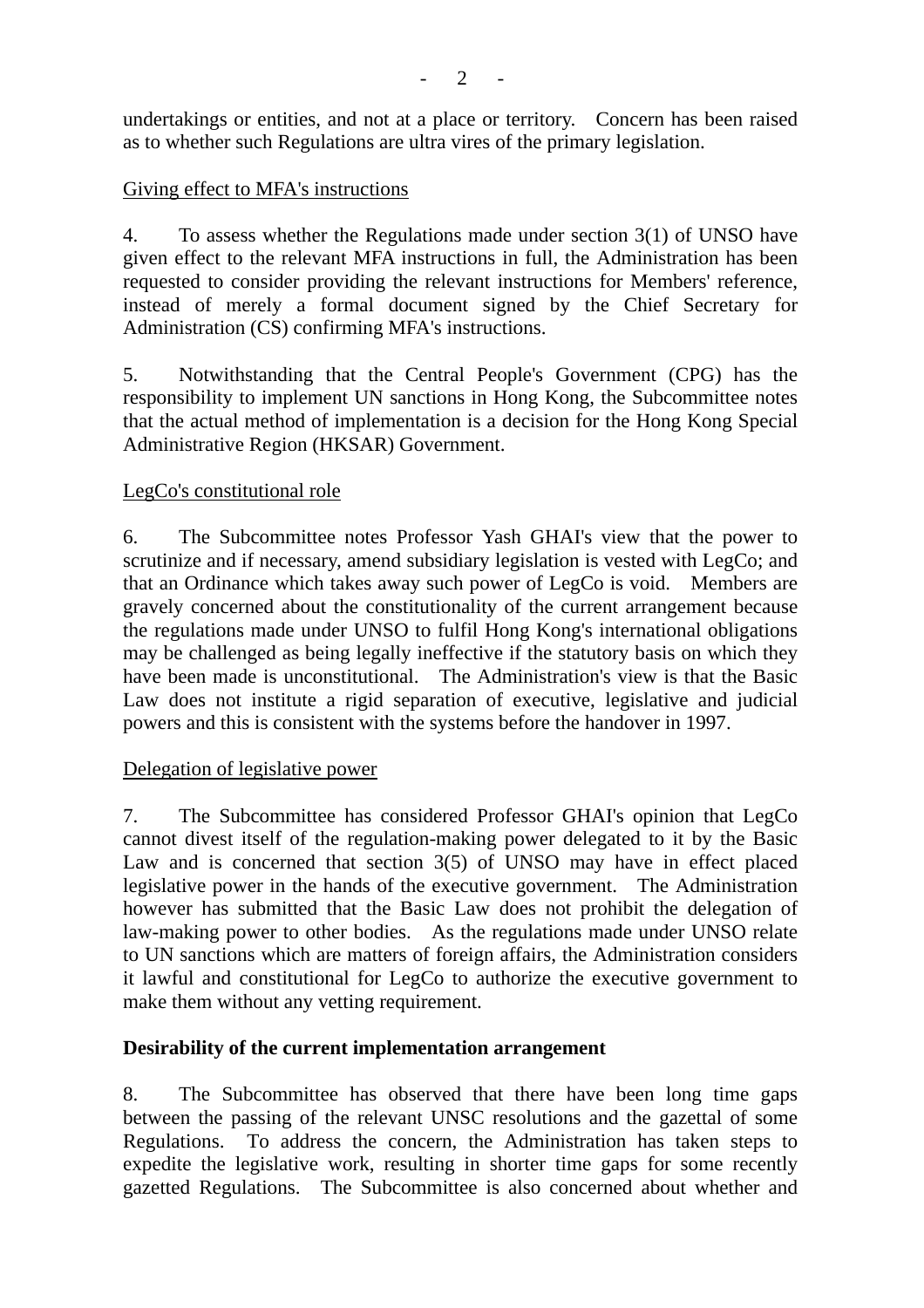how Hong Kong can fulfil its international obligation to implement the relevant UN sanctions before the enactment of the Regulations.

## **Alternative approaches for improvement**

9. To improve the current arrangement, the Subcommittee has studied relevant provisions of the Fugitive Offenders Ordinance (Cap. 503) (FOO), Mutual Legal Assistance in Criminal Matters Ordinance (Cap. 525) (MLACMO) and United Nations (Anti-Terrorism Measures) Ordinance (Cap. 575) (UN(ATM)O), and put forward the following suggestions for the Administration's consideration :

- (a) to incorporate into the primary legislation (i.e. UNSO) all the provisions on enforcement powers and other key provisions which generally apply to all UN sanctions; and to set out in a Schedule to UNSO the targets and subjects of sanctions which may differ on each occasion; and
- (b) to make reference to the arrangements for Hong Kong to enter into bilateral agreements with other countries as currently provided in FOO and MLACMO, which provide LegCo a role in scrutinizing the Orders made under the Ordinances.

10. As details of UN sanctions vary, the Administration has considered it not possible to include standard clauses and general enforcement provisions into UNSO. Unlike FOO and MLACMO under which LegCo has the power to repeal the Orders but may not amend them, there can be no question of repeal of the Regulations made under section 3(1) as their purpose is to implement instructions by MFA which are foreign affairs under the responsibility of CPG.

## **THE WAY FORWARD**

## **To report to the House Committee**

11. Since the Administration has not provided the Subcommittee with a substantive response after considering the matter for more than one year, the Subcommittee has agreed to make a report to the House Committee and seek its views on the way forward.

## **To consider seeking clarification through the judicial channel**

12. With a view to resolving the doubt about the constitutionality of section 3(5) of UNSO, the Subcommittee has discussed the possibility of taking legal proceedings to clarify the issue by way of an application for judicial review to seek a court declaration. It is also noted that at present, there is no clear judicial authority for LegCo's capacity or the lack of capacity to sue and be sued. The Subcommittee also agrees that should legal action be contemplated, it would be